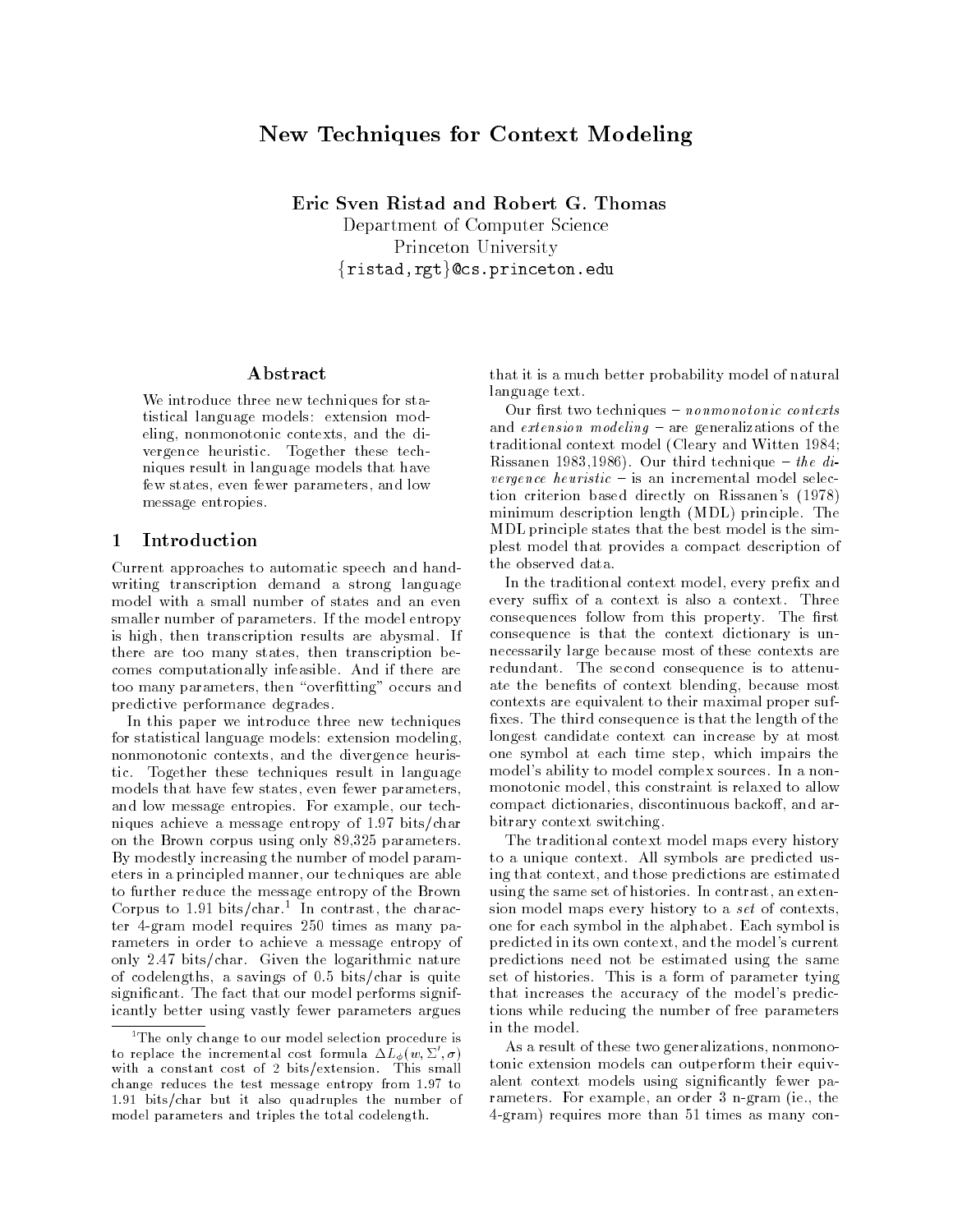texts and 787 times as many parameters as the order 3 nonmonotonic extension model, vet already performs worse on the Brown corpus by  $0.08$  bits/char.

Our third contribution is the divergence heuristic, which adds a more specific context to the model only when it reduces the codelength of the past data more than it increases the codelength of the model. In contrast, the traditional selection heuristic adds a more specific context to the model only if it's entropy is less than the entropy of the more general context (Rissanen 1983, 1986). The traditional minimum entropy heuristic is a special case of the more effective and more powerful divergence heuristic. The divergence heuristic allows our models to generalize from the training corpus to the testing corpus, even for nonstationary sources such as the Brown corpus.

The remainder of our article is organized into three sections. In section 2, we formally define the class of extension models and present a heuristic model selection algorithm for that model class based on the divergence criterion. Next, in section 3, we demonstrate the efficacy of our techniques on the Brown Corpus, an eclectic collection of English prose containing approximately one million words of text. Section 4 discusses possible improvements to the model class.

### **Extension Model Class**  $\bf{2}$

This section consists of four parts. In 2.1, we formally define the class of extension models and prove that they satisfy the axioms of probability. In 2.2, we show to estimate the parameters of an extension model using Moffat's (1990) "method C." In 2.3, we provide codelength formulas for our model class, based on efficient enumerative codes. These codelength formulas will be used to match the complexity of the model to the complexity of the data. In 2.4, we present a heuristic model selection algorithm that adds parameters to an extension model only when they reduce the codelength of the data more than they increase the codelength of the model.

### Model Class Definition  $2.1\,$

Formally, an *extension model*  $\phi = \langle \Sigma, D, E, \lambda \rangle$  consists of a finite alphabet  $\Sigma$ ,  $|\Sigma| = m$ , a dictionary D of contexts,  $D \subset \Sigma^*$ , a set of available context extensions  $E, E \subseteq D \times \Sigma$ , and a probability function  $\lambda : E \to [0,1]$ . For every context w in D,  $E(w)$ is the set of symbols available in the context  $w$  and  $\lambda(\sigma|w)$  is the conditional probability of the symbol  $\sigma$  in the context w. Note that  $\sum_{\sigma \in \Sigma} \lambda(\sigma|w) \leq 1$  for<br>all contexts w in the dictionary D.

The probability  $\tilde{p}(h|\phi)$  of a string h given the model  $\phi$ ,  $h \in \Sigma^n$ , is calculated as a chain of conditional probabilities (1)

$$
\tilde{p}(h|\phi) \doteq \tilde{p}(h_n|h_1 \dots h_{n-1}, \phi)\tilde{p}(h_1 \dots h_{n-1}|\phi) \quad (1)
$$

while the conditional probability  $\tilde{p}(\sigma | h, \phi)$  of a single

symbol  $\sigma$  after the history h is defined as (2).

$$
\tilde{p}(\sigma|h,\phi) \doteq \begin{cases}\n\lambda(\sigma|h) & \text{if } \langle h,\sigma \rangle \in E \\
\delta(h)\tilde{p}(\sigma|h_2h_3\dots h_n,\phi) & \text{otherwise}\n\end{cases}
$$
\n(2)

The expansion factor  $\delta(h)$  ensures that  $\tilde{p}(\cdot|h,\phi)$  is a probability function if  $\tilde{p}(\cdot|h_2 \dots h_n, \phi)$  is a probability function.

$$
\delta(h) \doteq \frac{1 - \lambda(E(h)|h)}{1 - \tilde{p}(E(h)|h_2 \dots h_n, \phi)}
$$
(3)

Note that  $E(h)$  represents a set of symbols, and so by a slight abuse of notation  $\lambda(E(h)|h)$  denotes  $\sum_{\sigma \in E(h)} \lambda(\sigma|h)$ , ie., the sum of  $\lambda(\sigma|h)$  over all  $\sigma$  in  $E(h)$ .

**Example 1.** Let  $\Sigma = \{0, 1\}$ ,  $D = \{\epsilon, \text{ "0" }\}$ ,  $E(\epsilon)$ <br>  $= \{0, 1\}$ ,  $E(\text{ "0" }) = \{0\}$ . Suppose  $\lambda(0|\epsilon) = \frac{1}{2}$ ,  $\lambda(1|\epsilon)$ <br>  $= \frac{1}{2}$ , and  $\lambda(0|\text{ "0" }) = \frac{3}{4}$ . Then  $\delta(\text{ "0" }) = \frac{1}{4}/\frac{1}{2} = \frac{1}{2}$ <br>
and  $\tilde{p}(1|\text$ 

The fundamental difference between a context model and an extension model lies in the inputs to the context selection rule, not its outputs. The traditional context model includes a selection rule  $s: \Sigma^* \to D$  whose only input is the history. In contrast, an extension model includes a selection rule  $s : \Sigma^* \times \Sigma \rightarrow D$  whose inputs include the past history and the symbol to be predicted. This distinction is preserved even if we generalize the selection rule to select a set of candidate contexts. Under such a generalization, the context model would map every history to a set of candidate contexts, ie.,  $s : \Sigma^* \to 2^D$ , while an extension model would map every history and symbol to a set of candidate contexts, ie.,  $s : \Sigma^* \times \Sigma \to 2^D$ .

Our extension selection rule  $s: \Sigma^* \times \Sigma \to D$  is defined implicitly by the set  $E$  of extensions currently in the model. The recursion in (2) says that each symbol should be predicted in its longest candidate context, while the expansion factor  $\delta(h)$  says that longer contexts in the model should be trusted more than shorter contexts when combining the predictions from different contexts.

An extension model  $\phi$  is *valid* iff it satisfies the following constraints:

a. 
$$
\epsilon \in D \land E(\epsilon) = \Sigma
$$
  
\nb.  $\forall w \in D \left[\sum_{\sigma \in E(w)} \lambda(\sigma | w) \le 1\right]$   
\nc.  $\forall w \in D \left[E(w) = \Sigma \Rightarrow \sum_{\sigma \in E(w)} \lambda(\sigma | w) = 1\right]$  (4)

These constraints suffice to ensure that the model  $\phi$ defines a probability function. Constraint (4a) states that every symbol has the empty string as a context. This guarantees that every symbol will always have at least one context in every history and that the recursion in  $(2)$  will terminate. Constraint  $(4b)$  states that the sum of the probabilities of the extensions  $E(w)$  available in in a given context w cannot sum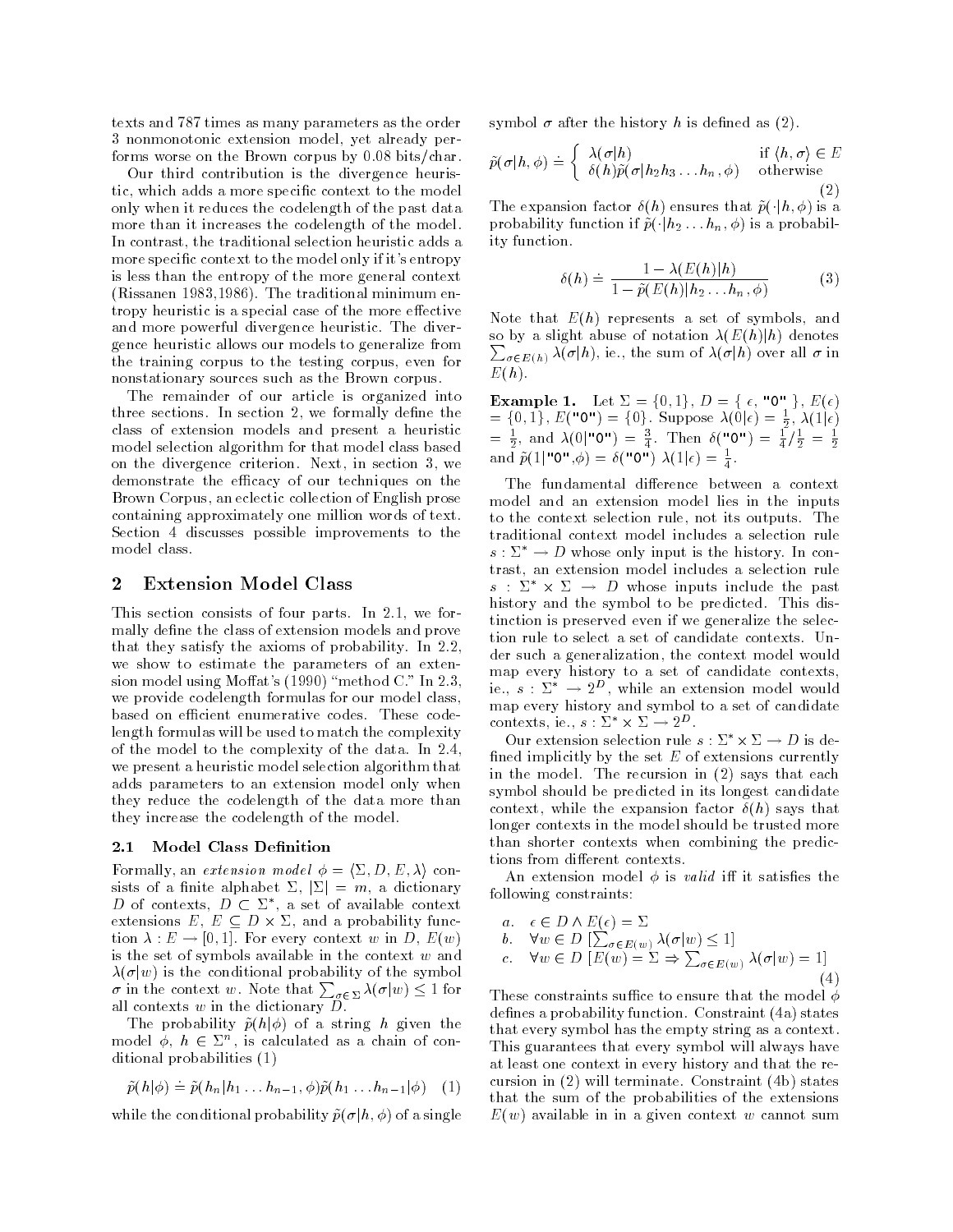to more than unity. The third constraint  $(4c)$  states that the sum of the probabilities of the extensions  $E(w)$  must sum exactly to unity when every symbol is available in that context (ie., when  $E(w) = \Sigma$ ).

**Lemma 2.1** 
$$
\forall y \in \Sigma^* \ \forall \sigma \in \Sigma
$$
  
[  $\tilde{p}(\Sigma|y) = 1 \Rightarrow \tilde{p}(\Sigma|\sigma y) = 1$ ]

**Proof.** By the definition of  $\delta(\sigma y)$ .

**Theorem 1** If an extension model  $\phi$  is valid, then  $\forall n \sum_{s \in \Sigma^n} \tilde{p}(s|\phi) = 1.$ 

By induction on  $n$ . For the base case, Proof.  $n=1$  and the statement is true by the definition of validity (constraints 4a and 4c). The induction step is true by lemma 2.1 and definition (1).  $\Box$ 

### 2.2 **Parameter Estimation**

Let us now estimate the conditional probabilities  $\lambda(\cdot|\cdot)$  required for an extension model. Traditionally, these conditional probabilities are estimated using string frequencies obtained from a training corpus. Let  $c(\sigma|w)$  be the number of times that the symbol  $\sigma$ followed the string w in the training corpus, and let  $c(w)$  be the sum  $\sum_{\sigma \in \Sigma} c(\sigma|w)$  of all its conditional frequencies.

Following Moffat (1990), we first partition the conditional event space  $\Sigma$  in a given context w into two subevents: the symbols  $q(w)$  that have previously occurred in context  $w$  and those that  $\bar{q}(w)$  that have not. Formally,  $q(w) \doteq \{\sigma :$  $c(\sigma|w) > 0$  and  $\bar{q}(w) \doteq \Sigma - q(w)$ . We estimate  $\lambda_C(q(w)|w)$  as  $c(w)/(c(w)+\#(w))$  and  $\lambda_C(\bar{q}(w)|w)$ as  $\#(w)/(c(w) + \#(w))$  where  $\#(w)$  is the total weight assigned to the novel events  $\bar{q}(w)$  in the context w. Currently, we calculate  $#(w)$ as  $\min(|q(w)|, |\bar{q}(w)|)$  so that highly variable contexts receive more flattening, but no novel symbol in  $\bar{q}(w)$  receives more than unity weight. Next,  $\lambda_C(\sigma|q(w), w)$  is estimated as  $c(\sigma|w)/c(w)$  for the previously seen symbols  $\sigma \in q(w)$  and  $\lambda_C(\sigma | \bar{q}(w), w)$ is estimated uniformly as  $1/|\bar{q}(w)|$  for the novel symbols  $\sigma \in \bar{q}(w)$ . Combining these estimates, we obtain our overall estimate (5).

$$
\lambda_C(\sigma|w) = \begin{cases}\n\frac{c(\sigma|w)}{c(w) + \#(w)} & \text{if } \sigma \in q(w) \\
\frac{\#(w)}{|\overline{q}(w)| (c(w) + \#(w))} & \text{otherwise}\n\end{cases}
$$
\n(5)

Unlike Moffat, our estimate (5) does not use escape probabilities or any other form of context blending. All novel events  $\bar{q}(w)$  in the context w are assigned uniform probability. This is suboptimal but simpler.

We note that our frequencies are incorrect when used in an extension model that contains contexts that are proper suffixes of each other. In such a situation, the shorter context is only used when the longer context was *not* used. Let y and xy be two distinct contexts in a model  $\phi$ . Then the context y will never be used when the history is  $\Sigma^* xy$ . Therefore, our estimate of  $\lambda(\cdot|y)$  should be conditioned on the fact that the longer context  $xy$  did not occur. The interaction between candidate contexts can become quite complex, and we consider this problem in other work (Ristad and Thomas, 1995).

Parameter estimation is only a small part of the overall model estimation problem. Not only do we have to estimate the parameters for a model, we have to find the right parameters to use! To do this, we proceed in two steps. First, in section 2.3, we use the minimum description length (MDL) principle to quantify the total merit of a model with respect to a training corpus. Next, in section 2.4, we use our MDL codelengths to derive a practical model selection algorithm with which to find a good model in the vast class of all extension models.

### Codelength Formulas  $2.3$

The goal of this section is to establish the proper tension between model complexity and data complexity, in the fundamental units of information. Although the MDL framework obliges us to propose particular encodings for the model and the data, our goal is not to actually encode the data or the model.

Given an extension model  $\phi$  and a text corpus T,  $|T| = t$ , we define the total codelength  $L(T, \phi | \Phi)$ relative to the model class  $\Phi$  using a 2-part code.

$$
L(T, \phi | \Phi) = L(\phi | \Phi) + L(T | \phi, \Phi)
$$

Since conditioning on the model class  $\Phi$  is always understood, we will henceforth suppress it in our notation.

Firstly, we will encode the text  $T$  using the probability model  $\phi$  and an arithmetic code, obtaining the following codelength.

$$
L(T|\phi) = -\log \tilde{p}(T|\phi)
$$

Next, we encode the model  $\phi$  in three parts: the context dictionary as  $L(D)$ , the extensions as  $L(E|D)$ , and the conditional frequencies  $c(\cdot|\cdot)$  as  $L(c|D, E)$ .

The dictionary  $D$  of contexts forms a suffix tree containing  $n_i$  vertices with branching factor *i*. The<br>tree contains  $n = \sum_{i=1}^{m} n_i$  internal vertices and  $n_0$  leaf vertices. There are  $(n_0 + n_1 + \ldots + n_m 1)!/n_0!n_1!...n_m!$  such trees (Knuth, 1986:587). Accordingly, this tree may be encoded with an enumerative code using  $L(D)$  bits.

$$
L(D) = L_Z(n) + \log \left( \frac{n+m-1}{m-1} \right)
$$
  
+ 
$$
\log \frac{(n_0 + n_1 + ... + n_m - 1)!}{n_0! n_1! ... n_m!}
$$
  
+ 
$$
\sum_{i=1}^{m-1} n_i \log \left( \frac{m}{i} \right) + L_{Z \leq} (||D||, n)
$$
  
+ 
$$
\log \left( \frac{n + ||D|| - 1}{||D|| - 1} \right)
$$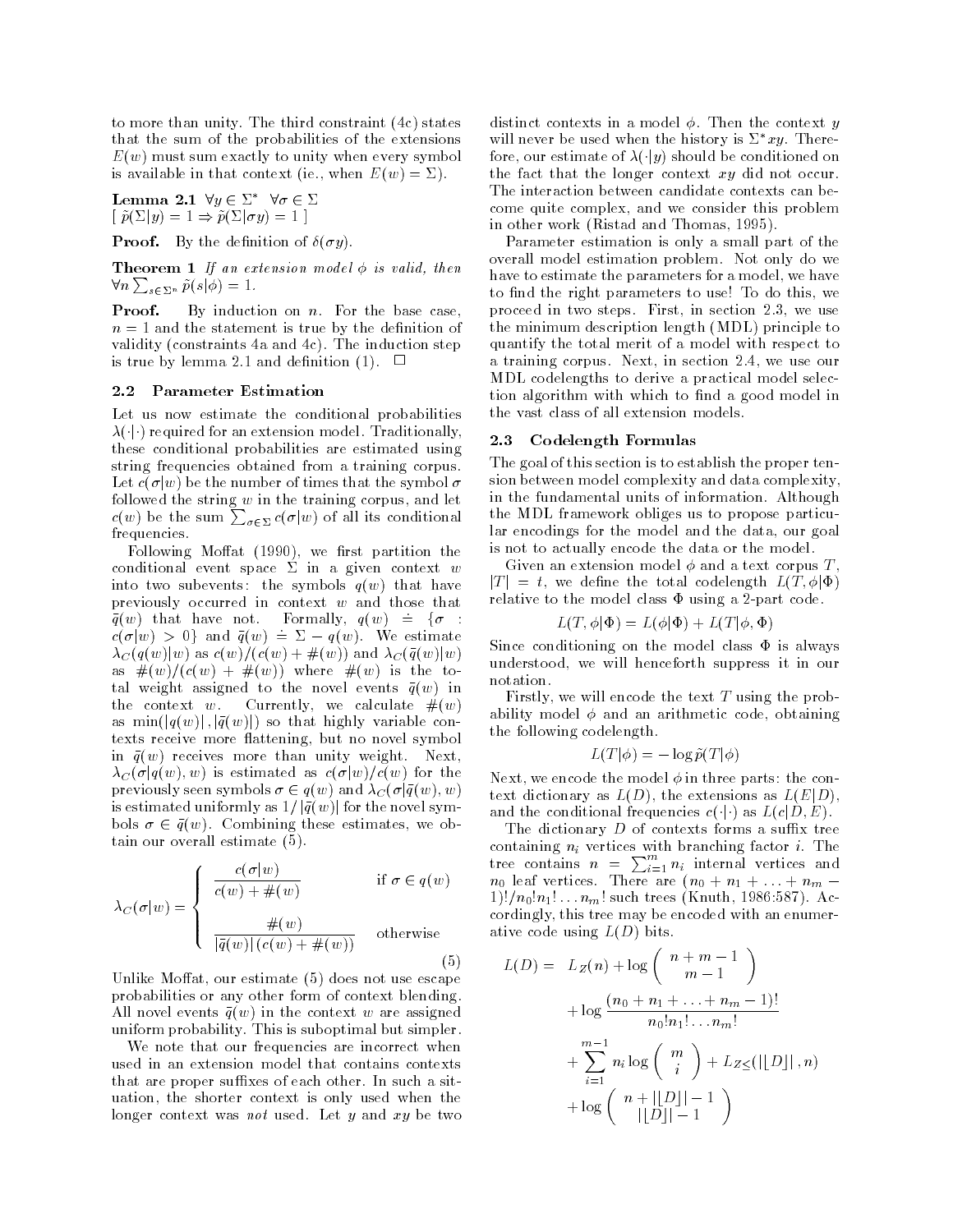where  $|D|$  is the set of all contexts in D that are proper suffixes of another context in  $D$ . The first term encodes the number  $n$  of internal vertices using the Elias code. The second term encodes the counts  ${n_1, n_2, \ldots, n_m}$ . Given the frequencies of these internal vertices, we may calculate the number  $n_0$  of leaf vertices as  $n_0 = 1 + n_2 + 2n_3 + 3n_4 + ... + (m 1\,n_m$ . The third term encodes the actual tree (without labels) using an enumerative code. The fourth term assigns labels (ie., symbols from  $\Sigma$ ) to the edges in the tree. At this point the decoder knows all contexts which are not proper suffixes of other contexts, ie.,  $D - |D|$ . The fourth term encodes the magnitude of  $|D|$  as an integer bounded by the number n of internal vertices in the suffix tree. The fifth term identifies the contexts  $|D|$  as interior vertices in the tree that are proper suffices of another context in  $D$ .

Now we encode the symbols available in each context. Let  $m_i$  be the number of contexts that have exactly *i* extensions, ie.,  $m_i \doteq |\{w : |E(w)| = i\}|.$ Observe that  $\sum_{i=1}^m m_i = |D|$ .

$$
L(E|D) = \log \left( \frac{|D| + m - 1}{m - 1} \right) + \log \left( \frac{|D|}{\{m_i\}} \right)
$$

$$
+ \sum_{i=1}^{m} m_i \log \left( \frac{m}{i} \right)
$$

The first term represents the encoding of  $\{m_i\}$  while the second term represents the encoding  $|E(w)|$  for each  $w$  in  $D$ . The third term represents the encoding of  $E(w)$  as a subset of  $\Sigma$  for each w in D.

Finally, we encode the frequencies  $c(\sigma|w)$  used to estimate the model parameters

$$
L(c|D, E) = L_Z(c(\epsilon)) + \sum_{w \in D} \log \left( \frac{c(w) + ||w||}{c(w)} \right) + \sum_{w \in D} \log \left( \frac{c(w) + |E(w)|}{|E(w)|} \right)
$$

where  $[y]$  consists of all contexts that have y as their maximal proper suffix, ie., all contexts that  $y$  immediately dominates, and  $|y|$  is the maximal proper suffix of  $y$  in  $D$ , ie., the unique context that immediately dominates y. The first term encodes  $|T|$  with an Elias code and the second term recursively partitions  $c(w)$  into  $c([w])$  for every context w. The third term partitions the context frequency  $c(w)$  into the available extensions  $c(E(w)|w)$  and the "unallocated" frequency"  $c(\Sigma - E(w)|w) = c(w) - c(E(w)|w)$  in the context  $w$ .

### 2.4 Model Selection

The final component of our contribution is a model selection algorithm for the extension model class  $\Phi$ . Our algorithm repeatedly refines the accuracy of our model in increasingly long contexts. Adding a new parameter to the model will decrease the codelength of the data and increase the codelength of the model.

Accordingly, we add a new parameter to the model only if doing so will decrease the total codelength of the data *and* the model.

The incremental cost and benefit of adding a single parameter to a given context cannot be accurately approximated in isolation from any other parameters that might be added to that context. Accordingly, the incremental cost of adding the set  $\Sigma'$ of extensions to the context  $w$  is defined as  $(6)$  while the incremental benefit is defined as (7).

$$
\Delta L_{\phi}(w, \Sigma') \doteq L(\phi \cup (\{w\} \times \Sigma')) - L(\phi) \qquad (6)
$$

$$
\Delta L_T(w, \Sigma') \doteq L(T|\phi) - L(T|\phi \cup (\{w\} \times \Sigma')) \quad (7)
$$

Keeping only significant terms that are monotonically nondecreasing, we approximate the incremental cost  $\Delta L_{\phi}(w, \Sigma')$  as

$$
\Delta L_{\phi}(w, \Sigma') \approx \log |D| + \log \left( \frac{m}{|\Sigma'|} \right)
$$

$$
+ \log c(\lfloor w \rfloor) + \log \left( \frac{c(w) + |\Sigma'|}{|\Sigma'|} \right)
$$

The first term represents the incremental increase in the size of the context dictionary D. The second term represents the cost of encoding the candidate extensions  $E(w) = \Sigma'$ . The third term represents (an upper bound on) the cost of encoding  $c(w)$ . The fourth term represents the cost of encoding  $c(\cdot|w)$ for  $E(w)$ . Only the second and fourth terms are signficant.

Let us now consider the incremental benefit of adding the extensions  $\Sigma'$  to a given context w. The addition of a single parameter  $\langle w, \sigma \rangle$  to the model  $\phi$  will immediately change  $\lambda(\sigma|w)$ , by definition of the model class. Any change to  $\lambda(\cdot|w)$  will also change the expansion factor  $\delta(w)$  in that context, which may in turn change the conditional probabilities  $\tilde{p}(\Sigma - E(w)|w, \phi)$  of symbols not available in that context. Thus the incremental benefit of adding the extensions  $\Sigma'$  to the context w may be calculated as

$$
\Delta L_T(w, \Sigma') = c(\Sigma - \Sigma'|w) \log \frac{1 - \lambda(\Sigma'|w)}{1 - \tilde{p}(\Sigma'|w, \phi)}
$$

$$
+ \sum_{\sigma' \in \Sigma'} c(\sigma'|w) \log \frac{\lambda(\sigma'|w)}{\tilde{p}(\sigma'|w, \phi)}
$$

The first term represents the incremental benefit (in bits) for evaluating  $\Sigma - \Sigma'$  in the context w using the more accurate expansion factor  $\delta(w)$ . The second term represents the incremental benefit (in bits) of using the direct estimate  $\lambda(\sigma'|w)$  instead of the model probability  $\tilde{p}(\sigma'|w,\phi)$  in the context w. Note that  $\lambda(\sigma'|w)$  may be more or less than  $\tilde{p}(\sigma'|w,\phi)$ .

Now the incremental cost and benefit of adding a *single* extension  $\langle w, \sigma \rangle$  to a model that already contains the extensions  $\langle w, \Sigma' \rangle$  may be defined as follows.

$$
\Delta L_{\phi}(w, \Sigma', \sigma) \doteq \Delta L_{\phi}(w, \Sigma' \cup \{\sigma\}) - \Delta L_{\phi}(w, \Sigma')
$$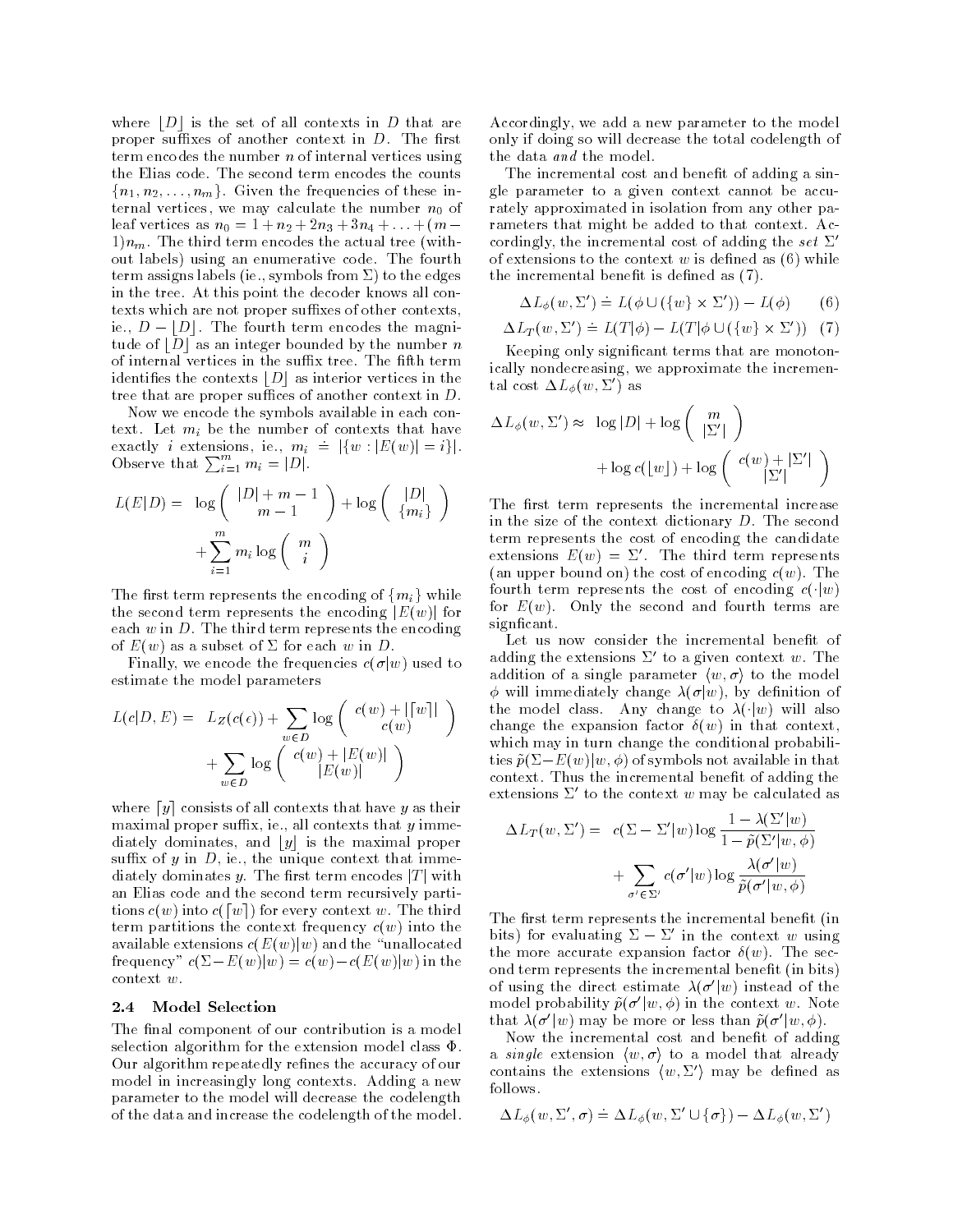$\Delta L_T(w, \Sigma', \sigma) \doteq \Delta L_T(w, \Sigma' \cup {\sigma}) - \Delta L_T(w, \Sigma')$ 

Let us now use these incremental cost/benefit formulas to design a simple heuristic estimation algorithm for the extension model. The algorithm consists of two subroutines. Refine $(D,E,n)$  augments the model with all individually profitable extensions of contexts of length  $n$ . It rests on the assumption that adding a new context does not change the model's performance in the shorter contexts.  $Extend(w)$  determines all profitable extensions of the candidate context  $w$ , if any exist. Since it is not feasible to evaluate the incremental profit of every subset of  $\Sigma$ , Extend(w) uses a greedy heuristic that repeatedly augments the set of profitable extensions of  $w$  by the single most profitable extension until it is not longer profitable to do so.

# $\mathsf{Refine}(D,E,n)$

1. 
$$
D_n := \{ \} ; E_n := \{ \} ;
$$

- $2.$
- $C_n := \{w : w \in C_{n-1}\Sigma \wedge c(w) > c_{\min}\};$ <br>if  $((n > n_{max}) \vee (|C_n| = 0))$  then return;  $3<sub>1</sub>$
- $\overline{4}$ for  $w \in C_n$
- 5.  $S :=$  Extend $(w)$ ;
- 6. if  $|S| > 0$  then  $D_n := D_n \cup \{w\}$ ,  $E_n(w) := S$ ;
- 7.  $D := D \cup D_n$ ,  $E := E \cup E_n$ ,
- Refine( $D, E, n + 1$ ); 8.

 $C_n$  is the set of candidate contexts of length n, obtained from the training corpus.  $D_n$  is the set of profitable contexts of length n, while  $E_n$  is the set of profitable extensions of those contexts.

 $Extend(w)$ 

1.  $S := \{\},\$ 2  $\sigma := \argmax_{\sigma \in \Sigma} {\{\Delta L(w, {\{\sigma}\})\}}$ 3. while  $(\Delta L(w, S, \sigma) > 0)$  $S := S \cup \{\sigma\},\$  $\overline{4}$ .  $\sigma := \argmax_{\sigma \in \Sigma - S} {\{\Delta L(w, S, \sigma)\}}$ 5. return $(S)$  : 6.

The loop in lines 3-5 repeatedly finds the single most profitable symbol  $\sigma$  with which to augment the set  $S$  of profitable extensions. The incremental profit  $\Delta L(\ldots)$  is the incremental benefit  $\Delta L_T(\ldots)$ minus the incremental cost  $\Delta L_{\phi}(\ldots)$ .

Our breadth-first search considers shorter contexts before longer ones, and consequently the decision to add a profitable context  $y$  may significantly decrease the benefit of a more profitable context  $xy$ , particularly when  $c(xy) \approx c(y)$ . For example, consider a source with two hidden states. In the first state, the source generates the alphabet  $\Sigma = \{0, 1, 2\}$ uniformly. In the second state, the source generates the string "012" with certainty. With appropriate state transition probabilities, the source generates strings where  $c(0) \approx c(1) \approx c(2), c(2|1)/c(1) \gg$  $c(2|\epsilon)/c(\epsilon)$ , and  $c(2|01)/c(01) > c(2|1)/c(1)$ . In such a situation, the best context model includes the contexts "0" and "01" along with the empty context  $\epsilon$ . However, the divergence heuristic will first determine that the context "1" is profitable relative to the empty context, and add it to the model. Now the profitability of the better context "01" is reduced. and the divergence heuristic may therefore not include it in the model. This problem is best solved with a best first search. Our current implementation uses a breadth first search to limit the computational complexity of model selection.

Finally, we note that our parameter estimation techniques and model selection criteria are comparable in computational complexity to Rissanen's context models (1983, 1986). For that reason, extension models should be amendable to efficient online implementation.

### 3 **Empirical Results**

By means of the following experiments, we hope to demonstrate the utility of our context modeling techniques. All results are based on the Brown corpus, an eclectic collection of English prose drawn from 500 sources across 15 genres (Francis and Kucera, 1982). The irregular and nonstationary nature of this corpus poses an exacting test for statistical language models. We use the first 90% of each file in the corpus to estimate our models, and then use the remaining 10% of each file in the corpus to evaluate the models. Each file contains approximately 2000 words. Due to limited computational resources, we set  $n_{\text{max}} = 10$ ,  $c_{\text{min}} = 8$ , and restrict our our alphabet size to 70 (ie., all printing ascii characters, ignoring case distinction).

Our results are summarized in the following table. Message entropy (in bits/symbol) is for the testing corpus only, as per traditional model validation methodology. The nonmonotonic extension model (NEM) outperforms all other models for all orders using vastly fewer parameters. Its performance all the more impressive when we consider that no context blending or escaping is performed, even for novel events.

We note that the test message entropy of the ngram model class is minimized by the 5-gram at 2.38 bits/char. This result for the 5-gram is not honest because knowledge of the test set was used to select the optimal model order. Jelinek and Mercer (1980) have shown to interpolate n-grams of different order using mixing parameters that are conditioned on the history. Such interpolated Markov sources are considerably more powerful than traditional ngrams but contain even more parameters.

The best reported results on the Brown Corpus are 1.75 bits/char using a large interpolated trigram word model whose parameters are estimated using over 600,000,000 words of proprietary training data (Brown et.al., 1992). The use of proprietary training data means that these results are not independently repeatable. In contrast, our results were obtained using only 900,000 words of generally available training data and may be independently verified by any-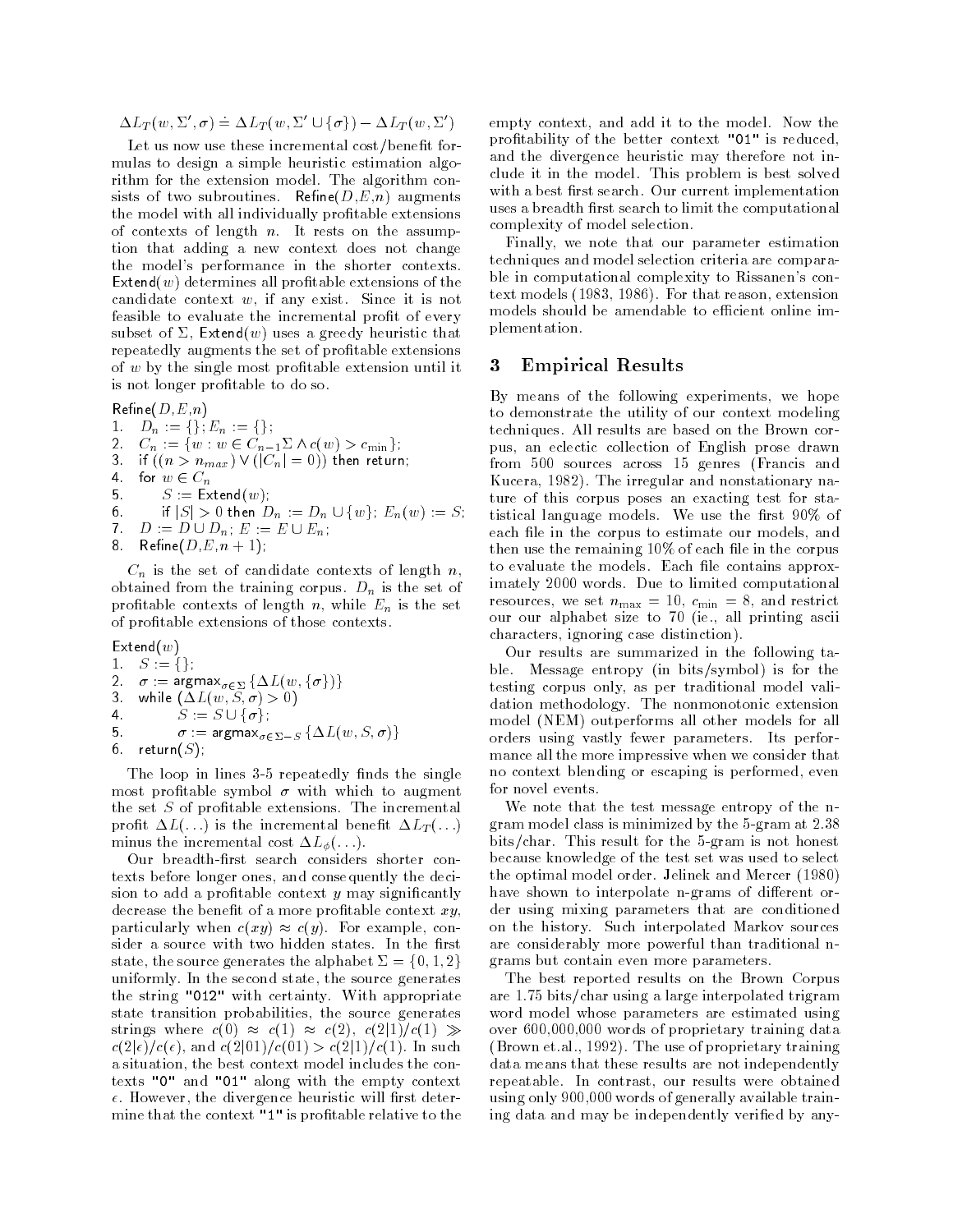| Model            | Parameters          | Entropy |
|------------------|---------------------|---------|
| NEM              | 89,325              | 1.97    |
| <b>NCM</b>       | 687,276             | 2.19    |
| MCM <sub>1</sub> | 88,945,904          | 2.43    |
| MCM <sub>2</sub> | 88,945,904          | 3.12    |
| n-gram           | 506,352,021,176,052 | 3.74    |

Table 1: Results for the nonmonotonic extension model (NEM), the nonmonotonic context model (NCM), Rissanen's (1983,1986) monotonic context models  $(MCM_1, MCM_2)$  and the n-gram model. All models are order 7. The rightmost column contains test message entropy in bits/symbol. NEM outperforms all other model classes for all orders using significantly fewer parameters. It is possible to reduce the test message entropy of the NEM and NCM to 1.91 and 1.99, respectively, by quadrupling the number of model parameters.

one with the inclination to do so. The amount of training data is known to be a significant factor in model performance. Given a sufficiently rich dictionary of words and a sufficiently large training corpus, a model of word sequences is likely to outperform an otherwise equivalent model of character sequences. For these three reasons – repeatability, training corpus size, and the advantage of word models over character models – the results reported by Brown et al (1992) are not directly comparable to those reported here.

Section 3.1 compares the statistical efficiency of the various context model classes. Next, section 3.2 anecodatally examines the complex interactions among the parameters of an extension model.

### Model Class Comparison  $3.1$

Given the tremendous risk of overfitting, the most important property of a model class is arguably its statistical efficiency. Informally, statistical efficiency measures the effectiveness of individual parameters in a given model class. A high efficiency indicates that our model class provides a good description of the data. Conversely, a low efficiency indicates that the model class does not adequately describe the observed data.

In this section, we compare the statistical efficiency of three model classes: context models, extension models, and fixed-length Markov processes (ie., n-grams). Our model class comparison is based on three criteria of statistical efficiency: total codelength, bits/parameter on the test message, and bits/order on the test message. The context and extension models are all of order 9, and were estimated using the true incremental benefit and a range of fixed incremental costs (between 5 and 25 bits/extension for the extension model and between

25 and 150 bits/context for the context model).

According to the first criteria of statistical efficiency, the best model is the one that achieves the smallest total codelength  $L(T, \phi)$  of the training corpus T and model  $\phi$  using the fewest parameters. This criteria measures the statistical efficiency of a model class according to the MDL framework, where we would like each parameter to be as cheap as possible and do as much work as possible. Figure 1 graphs the number of model parameters required to achieve a given total codelength for the training corpus and model. The extension model class is the overwhelming winner.



Figure 1: The relationship between the number of model parameters and the total codelength  $L(T, \phi)$ of the training corpus T and the model  $\phi$ . By this criteria of statistical efficiency, the extension models completely dominate context models and n-grams.

According to the second criteria of statistical efficiency, the best model is the one that achieves the lowest test message entropy using the fewest parameters. This criteria measures the statistical efficiency of a model class according to traditional model validation methodology, tempered by a healthy concern for overfitting. Figure 2 graphs the number of model parameters required to achieve a given test message entropy for each of the three model classes. Again, the extension model class is the clear winner. (This is particularly striking when the number of parameters is plotted on a linear scale.) For example, one of our extension models saves 0.98 bits/char over the trigram while using less than  $1/3$  as many parameters. Given the logarithmic nature of codelength and the scarcity of training data, this is a significant improvement.

According to the third criteria of statistical efficiency, the best model is one that achieves the lowest test message entropy for a given model order. This criteria is widely used in the language modeling community, in part because model order is typi-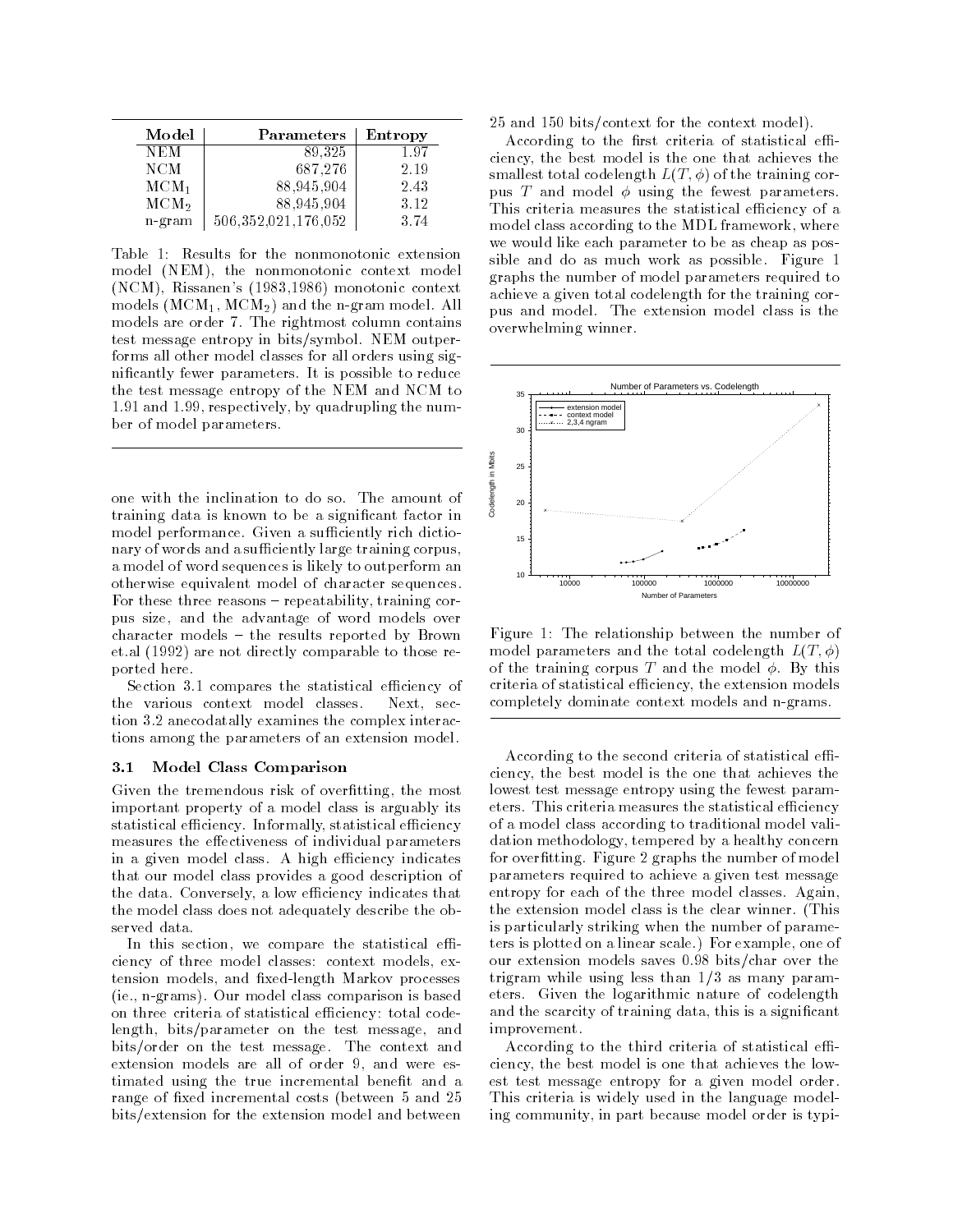

Figure 2: The relationship between the number of model parameters and test message entropy. The most striking fact about this graph is the tremendous efficiency of the extension model.

cally — although not necessarily — related to both the number of model parameters and the amount of computation required to estimate the model. Figure 3 compares model order to test message entropy for each of the three model classes. As the order of the models increases from  $0$  (ie., unigram) to  $10$ , we naturally expect the test message entropy to approach a lower bound, which is itself bounded below by the true source entropy. By this criteria, the extension model class is better than the context model class, and both are significantly better than the ngram.



Figure 3: The relationship between model order and test message entropy. The extension model class is the clear winner by this criteria as well.

### $3.2$ Anecdotes

It is also worthwhile to interpret the parameters of the extension model estimated from the Brown Corpus, to better understand the interaction between our model class and our heuristic model selection algorithm. According to the divergence heuristic, the decision to add an extension  $(w, \sigma)$  is made relative to that context's maximal proper suffix  $|w|$  in D as well as any other extensions in the context  $w$ . An extension  $\langle w, \sigma \rangle$  will be added only if the direct estimate of its conditional probability is significantly different from its conditional probability in its maximal proper suffix after scaling by the expansion factor in the context w, ie., if  $\lambda(\sigma|w)$  is significantly different than  $\delta(w)\tilde{p}(\sigma||w|)$ .

This is illustrated by the three contexts and six extensions shown immediately below, where  $+E(w)$ includes all symbols in  $E(w)$  that are more likely in w than they were in |w| and  $-E(w)$  includes all symbols in  $E(w)$  that are less likely in w than they were in  $|w|$ .

| $\overline{\mathcal{H}}$    | $+E(w)$ | $-E(w)$ |
|-----------------------------|---------|---------|
| "blish"                     | e,1,m   |         |
| "o <sub>u</sub> establish"  |         |         |
| "e <sub>ri</sub> establish" | m       |         |

The substring *blish* is most often followed by the characters  $\langle e^{\prime}, \dot{u}^{\prime} \rangle$ , and  $\langle m \dot{v} \rangle$ , corresponding to the relatively frequent word forms  $publish\{ed, er, inq\}$  and  $establish\{ed, inq, ment\}$ . Accordingly, the context "blish" has three positive extensions  $\{e, i, m\}$ , of which e has by far the greatest probability. The context "blish" is the maximal proper suffix of two other contexts in the model, "o<sub>u</sub>establish" and "enestablish".

The substring *o establish* occurs most frequently in the gerund to establish, which is nearly always followed by a space. Accordingly, the context " $o_{\text{U}}$ establish" has a single positive extension " $\text{U}$ ". The substring *o* establish is also found before the characters 'm', 'e', and 'i' in sequences such as to establishments, {who, ratio, also} established, and  $\{to, into, also\}$  establishing. Accordingly, the context "o<sub>ll</sub>establish" does not have any negative extensions.

In contrast, the substring  $e$  establish is overwhelmingly followed by the character 'm', rarely followed by 'e', and never followed by either 'i' or space. For this reason, the context "e<sub> $\sqcup$ </sub>establish" has a single positive extension  $\{m\}$  corresponding to the great frequency of the string the establishment. This context also has single negative extension  $\{e\}$ , corresponding to the fact that the character 'e' is still possible in the context " $e_{\text{H}}$  establish" but considerably less likely than in that context's maximal proper suffix "blish".

Since 'i' is reasonably likely in the context "blish" but completely unlikely in the context "euestablish", we may well wonder why the model